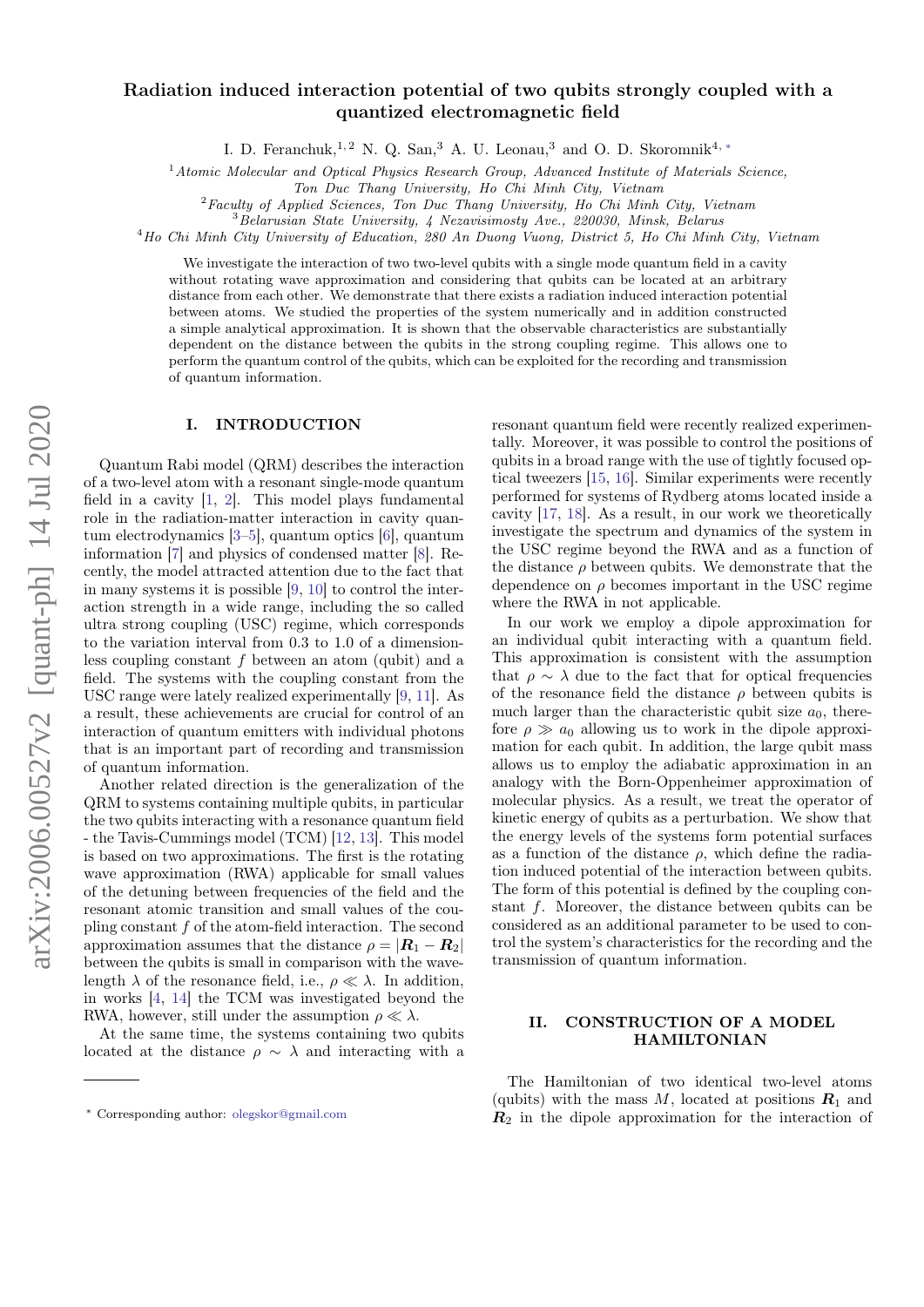atoms with the field, written in natural units  $(\hbar = c = 1)$ reads [\[19,](#page-7-18) [20\]](#page-7-19)

$$
\hat{H} = -\frac{1}{2M} \left( \Delta_{\mathbf{R}_1} + \Delta_{\mathbf{R}_2} \right) + \frac{\epsilon}{2} \left( \sigma_3^1 + \sigma_3^2 \right) \n+ \omega f \left[ \left( \hat{a} e^{i\mathbf{k} \cdot \mathbf{R}_1} + \hat{a}^\dagger e^{-i\mathbf{k} \cdot \mathbf{R}_1} \right) \sigma_1^1 \right. \n+ \left( \hat{a} e^{i\mathbf{k} \cdot \mathbf{R}_2} + \hat{a}^\dagger e^{-i\mathbf{k} \cdot \mathbf{R}_2} \right) \sigma_1^2 \right] \n+ \omega \hat{a}^\dagger \hat{a} + V_a (\mathbf{R}_1 - \mathbf{R}_2), \tag{1}
$$

$$
f = e_0 \omega \Delta d \sqrt{\frac{4\pi}{\omega^3 V}}.
$$
 (2)

Here  $V$  is the volume of the cavity,  $f$  is the dimensionless coupling constant of an atom-field interaction,  $\epsilon$  is the resonance transition energy between two qubit states  $\chi_{\uparrow}$ ,  $\chi_{\perp}$  with the dipole transition matrix element d;  $e_0$ ,  $m_0$ are the electron charge and mass respectively;  $\hat{a}^{\dagger}$ ,  $\hat{a}$  are the creation and annihilation operators of the resonant quantum field with the frequency  $\omega$  and the wave vector k,  $V_a(R_1 - R_2)$  is the atom-atom interaction potential due to the exchange and dipole-dipole interactions,  $\Delta$  is the Laplace operator and  $\sigma^1$ ,  $\sigma^2$  are Pauli matrices for qubits one and two respectively. The limit of  $M \to \infty$ corresponds to the situation of two immovable qubits.

Let us switch to the center of mass reference system in Eq.  $(1)$ 

$$
R = \frac{R_1 + R_2}{2}, \quad \rho = R_1 - R_2, \tag{3}
$$

in which the Hamiltonian [\(1\)](#page-1-0) transforms into

$$
\hat{H} = -\frac{1}{4M} \Delta_{\mathbf{R}} - \frac{1}{M} \Delta_{\rho} + \frac{\epsilon}{2} (\sigma_3^1 + \sigma_3^2)
$$

$$
+ \omega f \left[ \left( \hat{a} e^{i\mathbf{k} \cdot (\mathbf{R} + \rho/2)} + \hat{a}^{\dagger} e^{-i\mathbf{k} \cdot (\mathbf{R} + \rho/2)} \right) \sigma_1^1 + (\hat{a} e^{i\mathbf{k} \cdot (\mathbf{R} - \rho/2)} + \hat{a}^{\dagger} e^{-i\mathbf{k} \cdot (\mathbf{R} - \rho/2)}) \sigma_1^2 \right]
$$

$$
+ \omega \hat{a}^{\dagger} \hat{a} + V_a(\rho). \tag{4}
$$

The system possesses translational invariance with respect to the center of mass coordinate  $\boldsymbol{R}$ . Therefore, in analogy with the polaron problem we perform the Lee-Low-Pines transformation [\[21\]](#page-7-20)

$$
\hat{H}' = \hat{L}^{-1}\hat{H}\hat{L}, \quad \hat{L} = e^{i(\boldsymbol{P} - \boldsymbol{k}\hat{a}^\dagger\hat{a})\cdot\boldsymbol{R}}, \tag{5}
$$

where  $P$  is the total momentum of the system, which in this case is an integral of motion. As a result, we find the following expression for the Hamiltonian of the system

<span id="page-1-1"></span>
$$
\hat{H}' = \frac{1}{4M} (\boldsymbol{P} - \boldsymbol{k}\hat{a}^{\dagger}\hat{a})^2 - \frac{1}{M} \Delta_{\boldsymbol{\rho}} + \frac{\epsilon}{2} (\sigma_3^1 + \sigma_3^2) \n+ \omega f \left[ \left( \hat{a} e^{i\boldsymbol{k}\cdot\boldsymbol{\rho}/2} + \hat{a}^{\dagger} e^{-i\boldsymbol{k}\cdot\boldsymbol{\rho}/2} \right) \sigma_1^1 \right. \n+ \left( \hat{a} e^{-i\boldsymbol{k}\cdot\boldsymbol{\rho}/2} + \hat{a}^{\dagger} e^{i\boldsymbol{k}\cdot\boldsymbol{\rho}/2} \right) \sigma_1^2 \right] \n+ \omega \hat{a}^{\dagger} \hat{a} + V_a(\boldsymbol{\rho}).
$$
\n(6)

<span id="page-1-0"></span>The characteristic scale with respect to the coordinate of a relative motion  $\rho$  is defined by the wavelength of the radiation  $\lambda = 2\pi/k$  and for the optical frequencies substantially exceeds the size of the atom  $a_0$ , such that  $a_0/\lambda \sim 10^{-3}$ . At these distances the contribution from the exchange interaction into the potential  $V_a(\rho)$  is exponentially suppressed. The dipole-dipole interaction potential (the Van der Walls) of an atom-atom interac-tion is proportional [\[22\]](#page-7-21) to  $\kappa (a_0/\rho)^6 \sim \kappa (a_0/\lambda)^6$ , with  $a_0$  being the characteristic atomic size and  $\kappa$  is the dimensional constant. Consequently, in the dipole approximation  $(a_0/\lambda \ll 1)$  for the interaction of an individual atom with the electromagnetic field, the potential  $V_a(\rho)$ should be neglected in the Hamiltonian  $\hat{H}'$  [\(6\)](#page-1-1) for the consistency. In addition, we can also neglect a recoil in the operator of kinetic energy since we are working in the nonrelativistic limit. Consequently, one can write

$$
\langle \frac{1}{2M} (\mathbf{P} \mathbf{k} \hat{a}^{\dagger} \hat{a}) \rangle \approx \frac{P}{2M} \omega \ll \omega.
$$
 (7)

As a result, we arrive to the final expression for the Hamiltonian, which describes the interaction of two twolevel atoms within the above described approximations

<span id="page-1-2"></span>
$$
\hat{H}' = \frac{P^2}{4M} - \frac{1}{M}\Delta_{\rho} + \frac{\epsilon}{2}(\sigma_3^1 + \sigma_3^2) + \omega \hat{a}^{\dagger} \hat{a} \n+ \omega f \left[ \left( \hat{a}e^{i\mathbf{k}\cdot\boldsymbol{\rho}/2} + \hat{a}^{\dagger}e^{-i\mathbf{k}\cdot\boldsymbol{\rho}/2} \right) \sigma_1^1 \right. \n+ \left( \hat{a}e^{-i\mathbf{k}\cdot\boldsymbol{\rho}/2} + \hat{a}^{\dagger}e^{i\mathbf{k}\cdot\boldsymbol{\rho}/2} \right) \sigma_1^2 \right].
$$
\n(8)

## III. THE INTERACTION POTENTIAL OF TWO QUBITS

Let us investigate the Schrödinger equation with the Hamiltonian [\(8\)](#page-1-2). For this purpose we choose a coordinate system in which the x-axis is directed along the  $k$ and seek a solution in the form  $\Lambda(\rho) = \exp\{-i(p_y y + \rho)\}$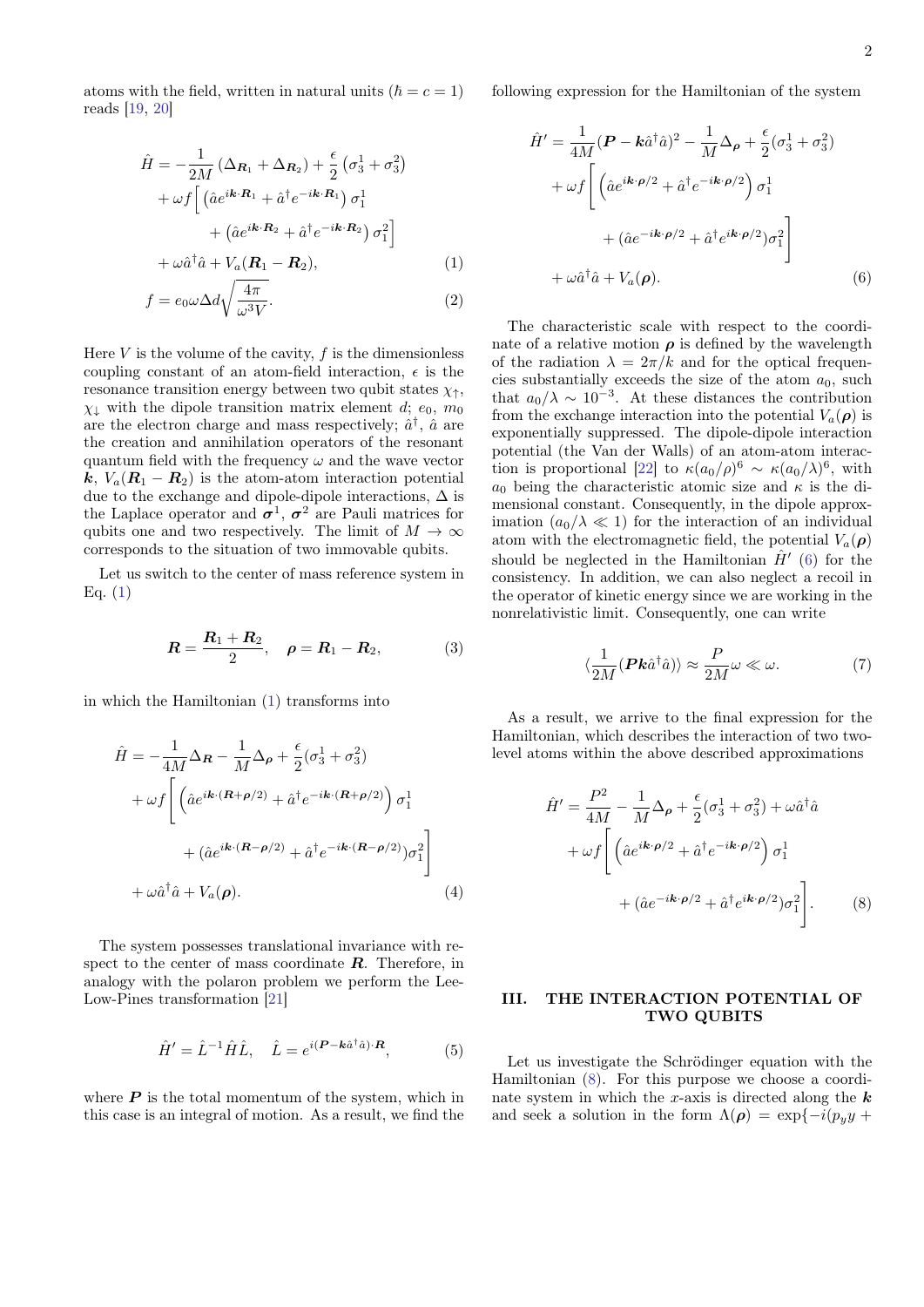

<span id="page-2-3"></span>Figure 1. (Color online) Left panel. The potential surface  $u_0(\phi)$  of the ground state as a function of the dimensionless coupling constant f and the coordinate  $\phi = \pi x/\lambda$ . The parameter  $\delta = 1$ . When the system of two qubits is in the USC regime the potential wells are the deepest. Right panel. The transition frequency  $\Omega_{\nu_1,\nu_2}(\phi)$  from the ground state to the third excited state as a function of the dimensionless coupling constant f and the coordinate  $\phi$ . The parameter  $\delta = 1$ .

$$
p_z z) \Psi(x)
$$
  

$$
\left\{ \frac{P^2}{4M} + \frac{(p_y^2 + p_z^2)}{M} - \frac{1}{M} \frac{d^2}{dx^2} + \frac{\epsilon}{2} (\sigma_3^1 + \sigma_3^2) + \omega \hat{a}^\dagger \hat{a} \right\}
$$
  

$$
+ \omega f \left[ \left( \hat{a} e^{i\phi} + \hat{a}^\dagger e^{-i\phi} \right) \sigma_1^1 + (\hat{a} e^{-i\phi} + \hat{a}^\dagger e^{i\phi}) \sigma_1^2 \right] \right\} \Psi(x) = E \Psi(x), \quad (9)
$$

where  $\phi = \pi x / \lambda$ .

The case of  $x = 0$  corresponds to the situation that atoms are unified and form a system with different parameters. Therefore, we assume that in the operator [\(9\)](#page-2-0) the coordinate x is varying in the range  $|x| > x_0$ , where the quantity  $x_0 \sim a \ll \lambda$ . In the general case the vector  $\rho$  can be directed under an arbitrary angle with respect to the vector  $k$ . However, we consider that the following conditions  $y \approx z \approx x_0$  are fulfilled for the projections of  $\rho$  on the direction perpendicular to the  $k$  vector.

As it was explained in the introduction, the operator of kinetic energy of a qubit is a small correction in comparison with the operator of the interaction of a qubit and a resonance field. Therefore, we employ an adiabatic approximation and separate variables in Eq. [\(9\)](#page-2-0)

$$
\Psi(x) \approx \Phi(x)\psi_{\nu},\tag{10}
$$

$$
\left\{\frac{\epsilon}{2}(\sigma_3^1 + \sigma_3^2) + \omega \hat{a}^\dagger \hat{a} + \omega f \left[ \left( \hat{a}e^{i\phi} + \hat{a}^\dagger e^{-i\phi} \right) \sigma_1^1 \right. \right.\left. + (\hat{a}e^{-i\phi} + \hat{a}^\dagger e^{i\phi}) \sigma_1^2 \right] \right\} \psi_\nu = U_\nu(x) \psi_\nu, \qquad (11)
$$

$$
\left\{\frac{P^2}{4M} + \frac{(p_y^2 + p_z^2)}{M} - \frac{1}{M}\frac{d^2}{dx^2} + U_{\nu}(x)\right\}\Phi(x)
$$
  
=  $E\Phi(x)$ . (12)

In these equations the index  $\nu$  denotes a set of quantum numbers of qubit-photon system and the terms  $U_{\nu}(x)$ define the radiation induced interaction potential of two qubits in a full analogy with the molecular physics. The solution of the Schrödinger equation [\(12\)](#page-2-1) determines the relative motion of qubits induced by the potential  $U_{\nu}(x)$ .

<span id="page-2-0"></span>We want to mention here that when the  $\phi$  equals zero the operator in Eq. [\(11\)](#page-2-2) coincides with the one obtained in works [\[4,](#page-7-12) [14\]](#page-7-13). In this case,  $U_{\nu}(0)$  corresponds with the spectrum found in [\[4,](#page-7-12) [14\]](#page-7-13).

In order to calculate the potential function  $U_{\nu}(x)$  approximate methods can be employed [\[16\]](#page-7-15). In our work we have developed the analytical approximation for energy levels and in addition performed an exact numerical solution by diagonalizing the Hamiltonian matrix written in the basis of eigenstates of  $\sigma_3$  and Fock states of the field. The details of the calculations are given in appendix [A.](#page-5-0)

From the structure of Eq. [\(11\)](#page-2-2) it follows that the Hamiltonian of the system is a periodic function with a period  $2\lambda$ .

It is convenient to express the energies in the units of the photon frequency

<span id="page-2-4"></span>(13)  
\n
$$
\begin{cases}\n\frac{\delta}{2}(\sigma_3^1 + \sigma_3^2) + \hat{a}^\dagger \hat{a} + f\left[\left(\hat{a}e^{i\phi} + \hat{a}^\dagger e^{-i\phi}\right)\sigma_1^1 + (\hat{a}e^{-i\phi} + \hat{a}^\dagger e^{i\phi})\sigma_1^2\right]\n\end{cases}
$$
\n
$$
(13)
$$
\n
$$
+ (\hat{a}e^{-i\phi} + \hat{a}^\dagger e^{i\phi})\sigma_1^2\right]\psi_\nu = u_\nu(x)\psi_\nu, \quad (14)
$$

<span id="page-2-2"></span>where we introduced  $\delta = \epsilon/\omega$ .

<span id="page-2-1"></span>We plot in Fig. [1](#page-2-3) (Left panel) the potential surface as a function of the coupling constant  $f$  for the ground state of the system when  $\delta = 1$ . The depth of the potential wells is varying by two orders of magnitude when the coupling constant is changing in the range  $\in [0, 1]$ . When the system is in the USC regime and approaching  $f = 1$  the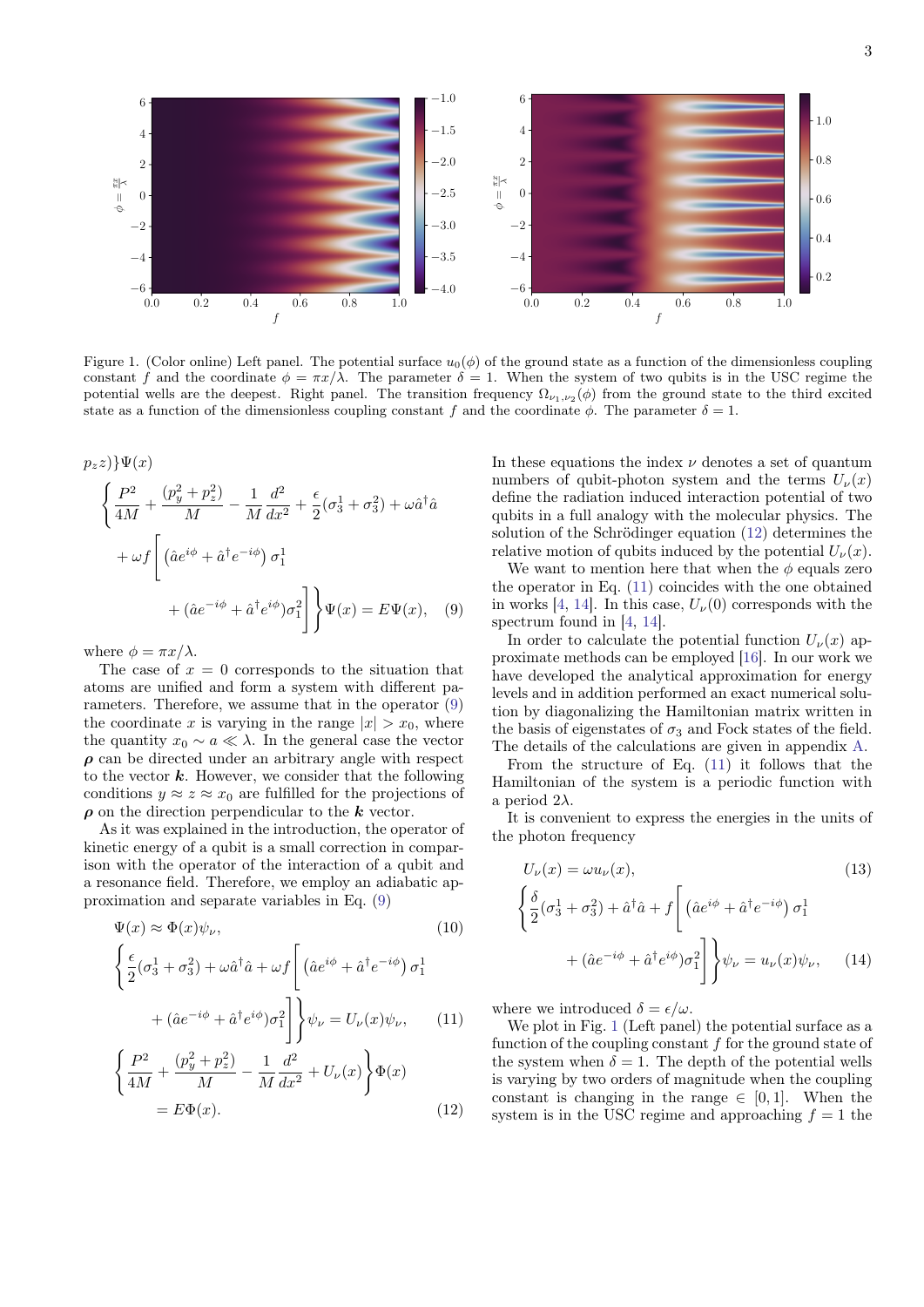depth of the wells is four times larger (i.e.  $4\delta$ ) than the splitting  $\delta$  between qubit energy levels. As a result, we will be mainly investigating this most interesting regime.

We pay attention to the fact that the period of oscillations of the potential equal to  $\lambda/2$ , which is different from the periodicity  $2\lambda$  of the Hamiltonian of the system. This symmetry arises also in the analytical approximation derived in the appendix [A](#page-5-0) (See also Fig. [5\)](#page-6-0). The decrease of the period of the oscillations of the interaction potential is explained by the fact that the eigenvalues of the Hamiltonian in Eq.  $(14)$  are degenerate — the eigenvalues are invariant under the transformation  $R_j^{-1} H R_j$  of the Hamiltonian,  $j = 1, 2, 3$  with  $R_{1,2} = \exp{\{\pm i\pi \hat{a}^\dagger \hat{a}/2\}}$ and  $R_3 = \exp\{i\pi \hat{a}^\dagger \hat{a}\}.$ 

We also note here, that the dependence of the energy of the ground state on  $x$  is caused mainly by the counter rotating terms in the Hamiltonian [\(8\)](#page-1-2). This follows from the fact that in the RWA the exact ground state of the system is given by  $\psi_0^{\text{RWA}} = \chi^1_\downarrow \chi^2_\downarrow |0\rangle$  and by acting with  $\hat{H}'$  on  $\psi_0^{\text{RWA}}$  one finds that  $u_\nu^{\text{RWA}}(x) = -\delta$  and is independent of  $x$ .

#### IV. EXACT NUMERICAL SOLUTION

Let us present how we performed the exact numerical solution for the analysis of the system's dynamics. For this, we consider that both atoms in the initial moment of time occupy the down states  $\chi^1_\downarrow$  and  $\chi^2_\downarrow$  and the field is prepared in the coherent state with the amplitude  $\alpha =$  $\sqrt{\bar{n}}$  ( $\bar{n}$  is the average number of photons)

$$
|\Psi(0)\rangle = |\alpha\rangle \chi_{\downarrow}^{1} \chi_{\downarrow}^{2}.
$$
 (15)

The functions  $\chi^{1,2}_{\downarrow}$  and  $\chi^{1,2}_{\uparrow}$  are the eigenfunctions of  $\sigma_3$ . We also use the following convention and ordering for the extended spin space unit base vectors:

$$
|\chi_1\rangle \equiv \chi_1^1 \chi_1^2 = \begin{pmatrix} 1 \\ 0 \\ 0 \\ 0 \end{pmatrix}, \quad |\chi_2\rangle \equiv \chi_1^1 \chi_1^2 = \begin{pmatrix} 0 \\ 1 \\ 0 \\ 0 \end{pmatrix},
$$

$$
|\chi_3\rangle \equiv \chi_1^1 \chi_1^2 = \begin{pmatrix} 0 \\ 0 \\ 1 \\ 0 \end{pmatrix}, \quad |\chi_4\rangle \equiv \chi_1^1 \chi_1^2 = \begin{pmatrix} 0 \\ 0 \\ 0 \\ 1 \end{pmatrix} \quad (16)
$$

First one needs to obtain the exact numerical solution of the eigenvalue problem. For this purpose we introduce the following matrix elements of the Hamiltonian [\(14\)](#page-2-4) in the Fock field states and spin base vectors [\(16\)](#page-3-0):

$$
H_{nk} = \left(\frac{\delta}{2}(\sigma_3 \otimes I_2 + I_2 \otimes \sigma_3) + nI_4\right)\delta_{nk} \qquad (17)
$$

$$
+ f\left[ (\sqrt{k}e^{i\phi}\delta_{n,k-1} + \sqrt{k+1}e^{-i\phi}\delta_{n,k+1})\sigma_1 \otimes I_2\right]
$$

$$
+ (\sqrt{k}e^{-i\phi}\delta_{n,k-1} + \sqrt{k+1}e^{i\phi}\delta_{n,k+1})I_2 \otimes \sigma_1\right],
$$

where  $I_4$  is a unit  $4 \times 4$  matrix,  $I_2$  is the unit  $2 \times 2$  matrix.

By numerically solving the eigenvalue problem for [\(17\)](#page-3-1), we obtain the set of eigenvalues  ${E_{\varkappa}}$  and corresponding eigenvectors  $\{|\psi_{\varkappa}\rangle\}$  (in the form of a list of expansion coefficients  $\{C_{kq}^{\times}\}$  for each eigenvector). As a result, one can construct the time-dependent wave vector as an expansion over the stationary states:

$$
|\Psi(t)\rangle = \sum_{\varkappa} A_{\varkappa} |\psi_{\varkappa}\rangle e^{-iE_{\varkappa}t},\tag{18}
$$

where

$$
|\psi_{\varkappa}\rangle = \sum_{k=0}^{\infty} \sum_{q=1}^{4} C_{nq}^{\varkappa} |k\rangle |\chi_{q}\rangle = \sum_{k=0}^{\infty} \begin{pmatrix} C_{k1}^{\varkappa} \\ C_{k2}^{\varkappa} \\ C_{k3}^{\varkappa} \\ C_{k4}^{\varkappa} \end{pmatrix} |k\rangle \tag{19}
$$

The coefficients  $A_{\varkappa}$  can be obtained from the initial condition:

$$
A_{\varkappa} = \langle \psi_{\varkappa} | \Psi(0) \rangle = \sum_{k=0}^{\infty} \left( C_{k4}^{\varkappa} \right)^* \frac{\alpha^k}{\sqrt{k!}} e^{-\alpha^2/2} \tag{20}
$$

The density matrix of the system is

<span id="page-3-2"></span>
$$
\hat{\rho} = |\Psi(t)\rangle\langle\Psi(t)|\tag{21}
$$

and the density matrix of the atomic subsystem can be calculated by tracing out the field degrees of freedom in Eq. [\(21\)](#page-3-2)

$$
\hat{\rho}_{\rm TQ} = \sum_{n=0}^{\infty} \langle n | \Psi(t) \rangle \langle \Psi(t) | n \rangle \tag{22}
$$

Finally, the probability of finding both atoms in the down state can be obtained in the way as follows:

$$
P_{-1}(t) = \langle \chi_4 | \hat{\rho}_{\text{TQ}} | \chi_4 \rangle =
$$
  
= 
$$
\sum_{n} \left| \sum_{\varkappa} A_{\varkappa} e^{-iE_{\varkappa}t} C_{n4}^{\varkappa} \right|^2
$$
 (23)

# <span id="page-3-0"></span>V. OBSERVABLE CHARACTERISTICS OF THE SYSTEM

One of the observable consequences of the dependence of the energy of the system on the distance between qubits is the variation of the transition frequencies with the variation of  $x$ , i.e.

$$
\Omega_{\nu_1 \nu_2}(x) = \omega(u_{\nu_2}(x) - u_{\nu_1}(x)). \tag{24}
$$

<span id="page-3-1"></span>In Fig. [1](#page-2-3) (Right panel) we plot this example. As a result, for different  $x$  the period of the Rabi oscillations and the time evolution of the system is modified that is demonstrated in Fig. [2.](#page-4-0) In this Fig. instead of the time evolution of the ground state in the time domain  $P_{-1}(t)$ we plot its Fourier transform  $P_{-1}(\omega)$ , which is an even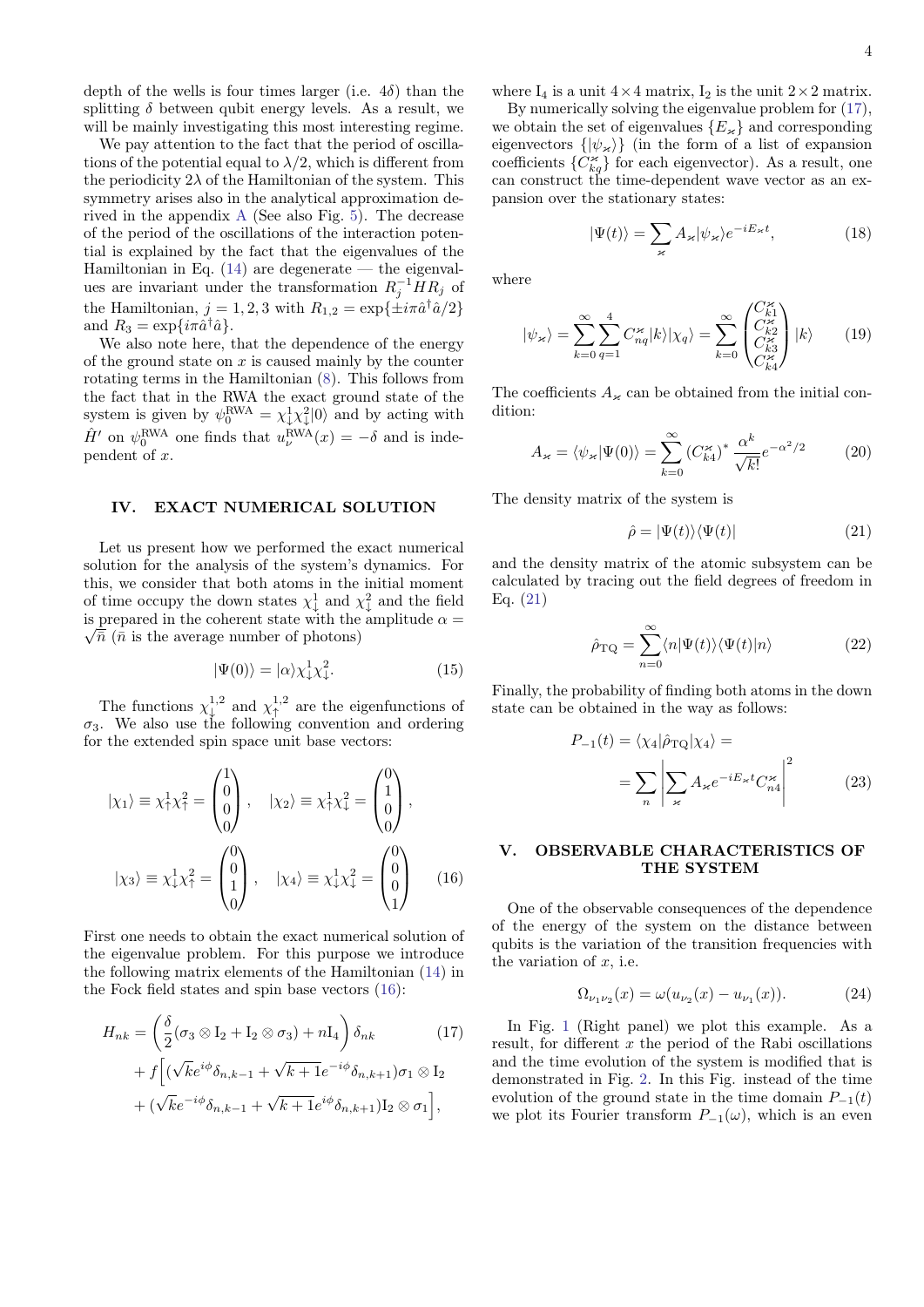

<span id="page-4-0"></span>Figure 2. (Color online) Left panel. Fourier transform  $P_{-1}(f,\omega)$  of the evolution of the population inversion as a function of the dimensionless coupling constant f, plotted for two values of the distance between qubits,  $\phi = 0$  and  $\phi = \pi/4$ . The parameter  $\delta = 1$  and the field is prepared in the coherent state with  $\bar{n} = 25$ . When the coupling constant increases we observe the doubling of frequencies, which signals the transition to the chaotic behavior [\[23\]](#page-7-22). Right panel. Fourier transform  $P_{-1}(f,\omega)$ of the evolution of the population inversion as a function of the dimensionless coupling constant  $f$ , plotted for two values of the distance between qubits,  $\phi = 0$  and  $\phi = \pi/4$ . The parameter  $\delta = 1$  and the field is prepared in the coherent state with  $\bar{n} = 25$ . When the system transitions into the USC regime we observe chaotic behavior, when all frequencies appear in the spectrum.

function of the frequency for the case when the field is prepared in the coherent state with the average number of photons  $\bar{n} = 25$ . As a result, we plotted only the region of positive frequencies  $\omega$ . This quantity demonstrates the changes in the dynamics of the system with the change of the dimensionless coupling constant  $f$ . As such, for small values of the coupling constant (see Fig. [2](#page-4-0) Left panel) the spectrum possesses a single maximum located at the frequency  $\omega \approx 5\sqrt{\bar{n}} = 5f$ , to which coincides a period of oscillations with only a single Rabi frequency. When the coupling constant increases we start to observe the doubling of frequencies that signifies that the system transitions in the chaotic regime [\[23\]](#page-7-22). The spectrum is an even function of the frequency. Consequently, the appearance of the new maximum brings two new frequencies of an opposite sign (doubling). New peaks in the spectrum appear in the region where the rotating wave approximation is not applicable. This region is defined by the dimensionless coupling constant  $f \sim 1/\sqrt{n}$  (see [\[24\]](#page-7-23)). In the strong coupling regime (Fig. [2](#page-4-0) Right panel) the system posseses a spectrum with a broad range of frequencies. However, we pay attention to the fact that the spectrum changes with the distance between qubits.

In addition, to the spectrum and dynamics of the system we also investigate the correlation properties such as the average number of photons inside the cavity and the entanglement of the qubit states. The dependence of these quantities on the distance  $x$  between qubits allows one to perform their control. For this purpose let us investigate these quantities for the ground state of the system.

We represent the wave function of the system in the basis of Fock states  $|n\rangle$  and  $\chi^1_{s_1}, \chi^2_{s_2}$  the spin states of

qubits

$$
\psi_0 = \sum_{n,s_1,s_2} C_{n,s_1,s_2}^0 |n\rangle \chi_{s_1}^1 \chi_{s_2}^2,\tag{25}
$$

The coefficients  $C_{n,s_1,s_2}^0$  are computed numerically by diagonalizing the Hamiltonian matrix in this basis. Consequently, with the help of this expansion we can compute the average number of photons inside the cavity as

$$
\langle n(x,f) \rangle = \langle \hat{a}^\dagger \hat{a} \rangle = \sum_{n,s_1,s_2} n |C_{n,s_1,s_2}^0|^2, \qquad (26)
$$

which we plot in Fig. [3.](#page-5-1) This figure demonstrates that in the USC regime even when the system is in the ground state the interaction between qubits and the quantum field leads to the excitation of three photons. However, this number significantly depends on the distance between qubits.

In order to compute entanglement  $\mathcal E$  we use the definition [\[25\]](#page-7-24)

$$
\mathcal{E}(x,f) = -\sum_{s_1} p_{s_1} \log_2 p_{s_1},\tag{27}
$$

$$
p_{s_1} = \sum_{n,s_2} |C_{n,s_1,s_2}^0|^2,\tag{28}
$$

which is demonstrated in Fig. [4.](#page-5-2) As was expected, for large values of the coupling constant  $f$  the states of both qubits are entangled and the degree of entanglement depends on the distance between qubits. This fact can be used for encoding of quantum information in the system. In addition, an analytical approximation [\(A6\)](#page-6-1) demonstrates that the spin part of the system is entangled with the field part.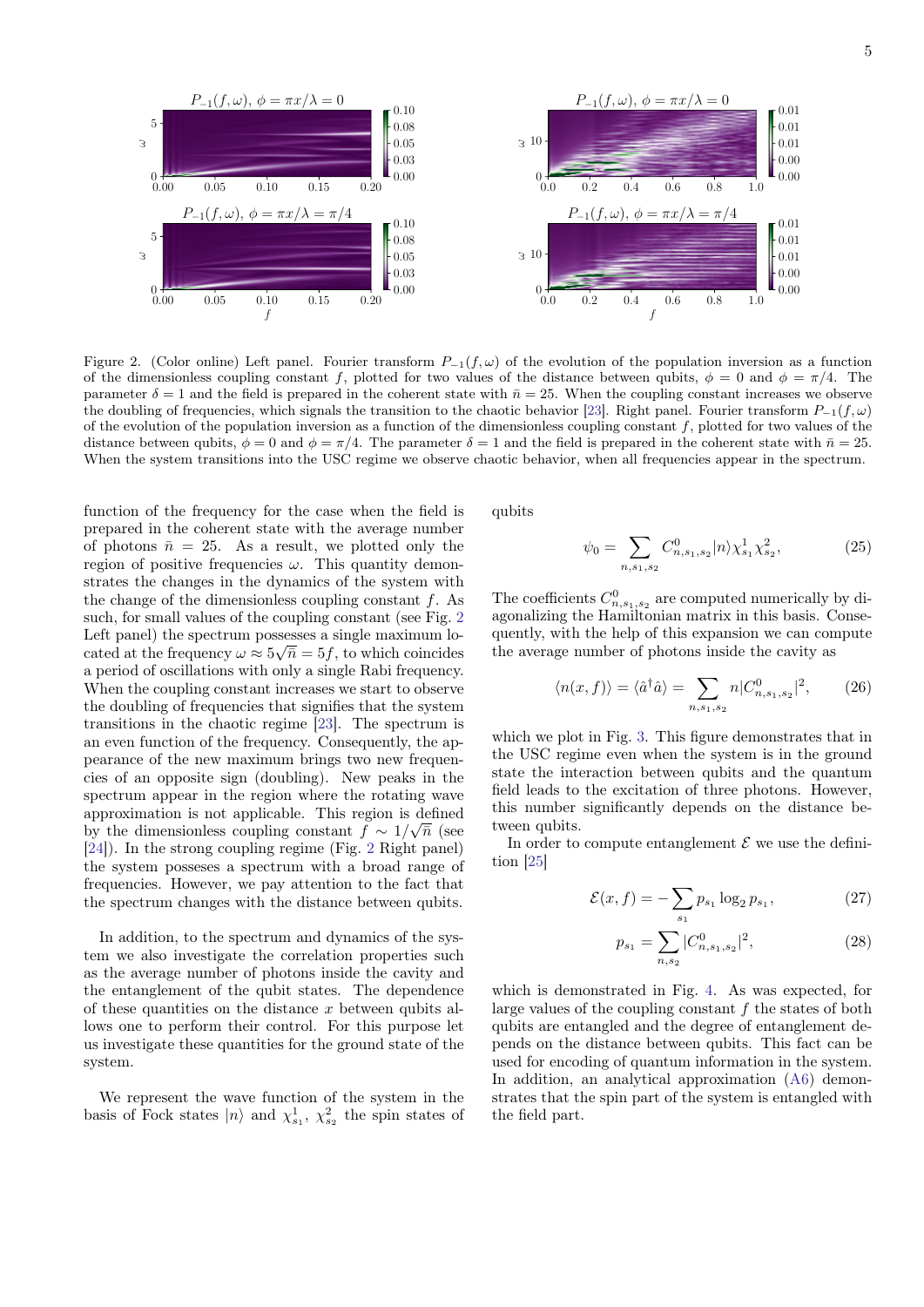

<span id="page-5-1"></span>Figure 3. (Color online) The surface of the expectation value of the photon number operator  $\langle n(x,f) \rangle = \langle \hat{a}^\dagger \hat{a} \rangle$  of the ground state and the sixth excited state as a function of the dimensionless coupling constant  $f$  and the coordinate  $\phi$ . The parameter  $\delta = 1$ . When the system of two qubits is in the USC regime the expectation value is significantly different from zero.



<span id="page-5-2"></span>Figure 4. (Color online) The surface of the entanglement  $\mathcal{E}(\phi, f)$  of the ground state and the fifth excited state as a function of the dimensionless coupling constant  $f$  and the coordinate  $\phi$ . The parameter  $\delta = 1$ .

#### VI. CONCLUSION

In our work we have investigated a system of two qubits, which interact with the quantum electromagnetic field inside a cavity. The qubits are located on the distances of the order of the wavelength of the radiation that is sufficiently larger than the corresponding qubit size. This allowed us to describe the individual qubit within the dipole approximation. In addition, we have employed the adiabatic approximation and considered the operator of the kinetic energy of the qubits as a perturbation. As a consequence, we have approximately separated the variables in the center of mass reference system of qubits. In a full analogy with molecular physics we have computed

the radiation induced potential (terms) of the system of two qubits. As a result, the observable characteristics of the system became functions of the distance between qubits and the coupling constant  $f$  of the qubits-field interaction.

We have identified the most interesting range of the coupling constant (USC regime) when the interaction between qubits and the field is the strongest. We have calculated the observable characteristics numerically and constructed an analytical approximation. Moreover, we have demonstrated that by varying the distance between qubits the observable characteristics are strongly changing. In addition, by changing the qubits positions one can perform a quantum control of the system, which is useful for the recording and the transmission of quantum information. For example, this can be important in the following applications: scattering of the resonant radiation [\[26\]](#page-7-25); dynamics of an entanglement of two-level emitters [\[27\]](#page-7-26); to control characteristics of spontaneous emission in two level systems [\[28\]](#page-7-27); appearance of the periodic structure in the interaction potential in the system of N atoms — the continuous Dicke model [\[29\]](#page-7-28), which should be investigated beyond the rotating wave approximation.

# <span id="page-5-0"></span>A. ANALYTICAL APPROXIMATION FOR ENERGY LEVELS

In this appendix we will derive an analytical approximation for eigenvalues and eigenvectors of the system of two two-level atoms interacting with a single mode quantum field.

Let us first consider the case when  $\delta$  equals zero in the Hamiltonian of the system Eq. [\(14\)](#page-2-4). In this case the problem becomes exactly solvable, since both spins are diagonalized by one of the following wave functions  $\chi_1^1 \chi_7^2$ ,  $\chi_1^1 \chi_7^2$ ,  $\chi_1^1 \chi_7^2$ , where  $\chi_7$ ,  $\chi_7$  are eigenvectors of  $\sigma_1$ . The field part of the Hamiltonian contains only the first powers of operators. As is well known, in this case the field Hamiltonian is diagonalized by displacing the classical component from the field operators or in other words by performing a unitary transformation of the Hamiltonian with the operator of the coherent state  $\hat{D}(u) = \exp(u\hat{a}^\dagger - u^*\hat{a})$  that transforms the field operators as

$$
\hat{D}^{\dagger}(u)\hat{a}\hat{D}(u) = \hat{a} + u,
$$
  
\n
$$
\hat{D}^{\dagger}(u)\hat{a}^{\dagger}\hat{D}(u) = \hat{a}^{\dagger} + u^*.
$$
\n(A1)

The parameter  $u$  is then chosen from the condition that the first power of the operators vanishes. By performing the unitary transformation of the field part of the Hamiltonian we can find out the following expressions for each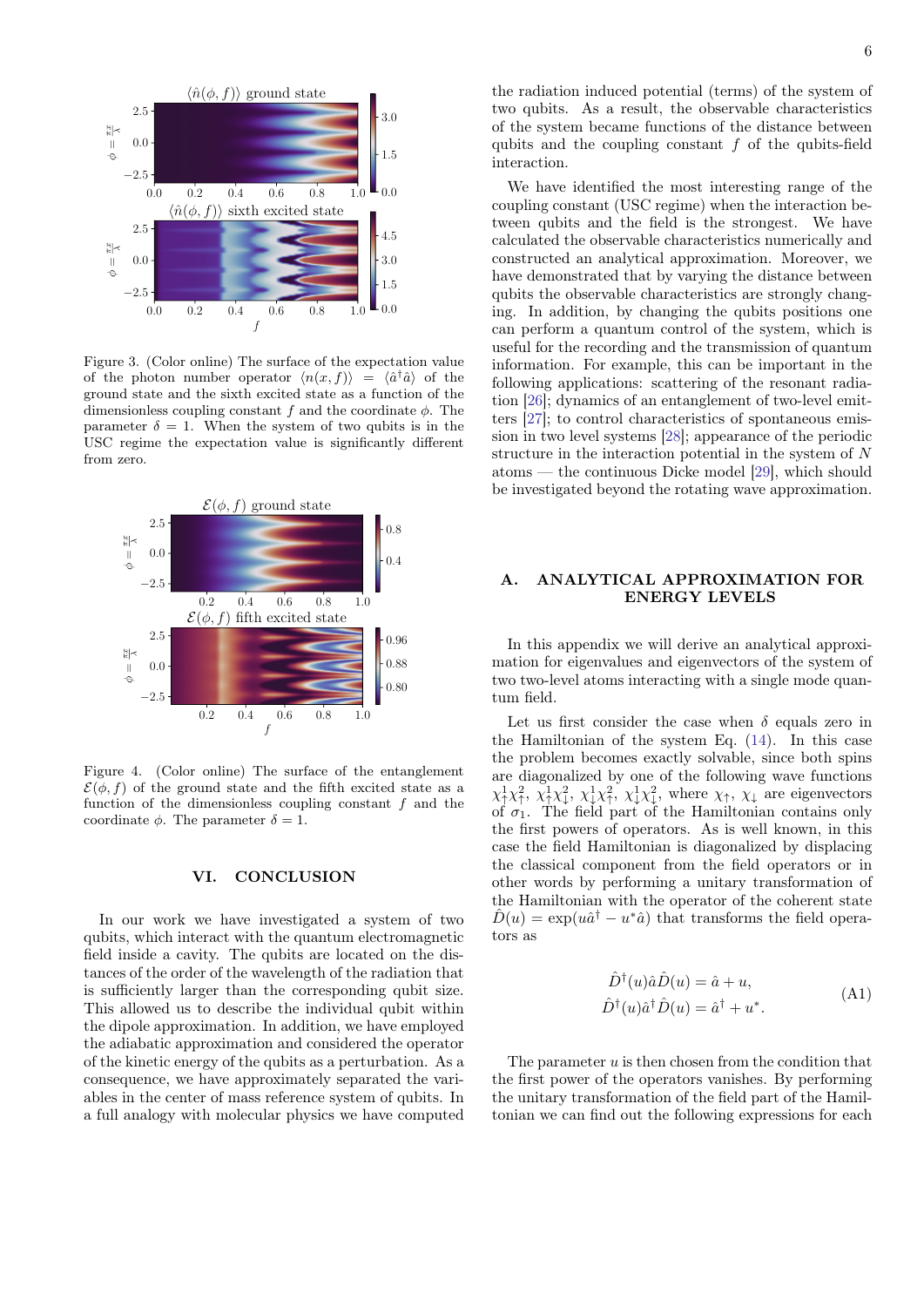

<span id="page-6-0"></span>Figure 5. (Color online) The comparison of the exact numerical solution with the approximate analytical result of the ground state energy  $E_{\text{GS}}$  as a function of the distance  $\phi$  between two atoms. The parameter  $\delta=1$  and the USC regime is considered for  $f = 0.8$ .

of the four spin wave functions listed above

$$
\hat{H}_{1f} = \hat{a}^\dagger \hat{a} + u_1(\hat{a} + \hat{a}^\dagger) + u_1^2
$$
  
+ 2f(\hat{a} + \hat{a}^\dagger)\cos\phi + 4u\_1f\cos\phi, (A2)

$$
\hat{H}_{2\text{f}} = \hat{a}^{\dagger}\hat{a} - iu_2(\hat{a} - \hat{a}^{\dagger}) + u_2^2
$$
  
+ 2i f(\hat{a} - \hat{a}^{\dagger})\sin\phi - 4u\_2 f\sin\phi \t(33)

$$
+2if(\hat{a}-\hat{a}^{\dagger})\sin\phi-4u_2f\sin\phi, \qquad (A3)
$$

$$
\hat{H}_{3f} = \hat{a}^{\dagger}\hat{a} - iu_3(\hat{a} - \hat{a}^{\dagger}) + u_3^2
$$
  
- 2if  $(\hat{a} - \hat{a}^{\dagger})\sin\phi + 4u_3f\sin\phi$ , (A4)

$$
\hat{H}_{4\text{f}} = \hat{a}^{\dagger}\hat{a} + u_4(\hat{a} + \hat{a}^{\dagger}) + u_4^2
$$

$$
-2f(\hat{a} + \hat{a}^{\dagger})\cos\phi - 4u_4f\cos\phi. \tag{A5}
$$

Here we considered that parameters of the coherent states for the cases 1, 4 are pure real and for the cases 2, 3 are pure imaginary numbers. From here we can conclude that  $u_{1,4} = \pm 2f \cos \phi$  and  $u_{2,3} = \pm 2if \sin \phi$ .

Now let us consider the general situation of  $\delta \neq 0$ . In this case the spins and the field are entangled and the approximate wave function of the system is expressed as a linear combination of the previously found four possibilities, namely

<span id="page-6-1"></span>
$$
|\Psi\rangle = A_1 \chi_1^1 \chi_1^2 |n, 2f \cos \phi\rangle + A_2 \chi_1^1 \chi_1^2 |n, -2if \sin \phi\rangle + A_3 \chi_1^1 \chi_1^2 |n, 2if \sin \phi\rangle + A_4 \chi_1^1 \chi_1^2 |n, -2f \cos \phi\rangle,
$$
 (A6)

where we introduced the notation  $|n, u\rangle = \hat{D}(u)|n\rangle$ . As a result, the energy of the system is given as the solution of the eigenvalue problem  $\hat{H}|\Psi\rangle = E|\Psi\rangle$ , with the Hamiltonian  $\hat{H}$  defined by Eq. [\(14\)](#page-2-4) in the finite basis, consistent of four wave functions. The solution of this eigenvalue problem leads to the desired coefficients  $A_i$ ,  $i = 1..4$  and the eigenvalues. For example, for the first four states one finds the following expressions for the Hamiltonian matrix (here we employed the notation for the coherent states  $|0, u\rangle = |u\rangle$ 

$$
H_{ij} = \begin{pmatrix} u_1^2 + 4fu_1\cos\phi & \frac{\delta}{2}\langle u_1|iu_2\rangle\\ \frac{\delta}{2}\langle iu_2|u_1\rangle & (u_2^2 - 4fu_2\sin\phi)\\ \frac{\delta}{2}\langle iu_3|u_1\rangle & 0 & (u_2\cos\phi)\\ 0 & \frac{\delta}{2}\langle u_4|iu_2\rangle \end{pmatrix}
$$

 $\frac{\delta}{2} \langle u_1 | i u_3 \rangle$  0  $\begin{array}{ccc} \frac{2}{2}-4fu_{2}\sin\phi) & 0 & \frac{\delta}{2}\langle iu_{2}|u_{4}\rangle\ \frac{6}{2}\langle u_{4}|iu_{2}\rangle & \frac{\delta}{2}\langle u_{4}|iu_{3}\rangle & (u_{4}^{2}-4fu_{4}\cos\phi) \end{array}$ 2  $\setminus$  $(A7)$ 

where the overlapping integrals between different coherent states are defined as

$$
\langle v|u\rangle = \langle 0|e^{v^*\hat{a}-v\hat{a}^\dagger}e^{u\hat{a}^\dagger-u^*\hat{a}}|0\rangle
$$
  
= 
$$
\langle 0|e^{(u-v)\hat{a}^\dagger-(u^*-v^*)\hat{a}}|0\rangle e^{1/2(uv^*-vu^*)}
$$
  
= 
$$
e^{-1/2|u-v|^2}e^{1/2(uv^*-vu^*)}.
$$

By diagonalizing the matrix [\(A7\)](#page-6-2) of the system one finds the following expressions for the energy levels of the first four states

<span id="page-6-2"></span>
$$
E_1 = -2f^2 - \sqrt{4f^4 \cos^2 2\phi + \delta^2 e^{-4f^2}},
$$
  
\n
$$
E_2 = -4f^2 \sin^2 \phi,
$$
  
\n
$$
E_3 = -4f^2 \cos^2 \phi,
$$
  
\n
$$
E_4 = -2f^2 + \sqrt{4f^4 \cos^2 2\phi + \delta^2 e^{-4f^2}}.
$$

Analogous formulas can be obtained for other states of the system.

Finally, we pay attention to the fact that the period of oscillations is equal to  $\pi/2$ , despite that fact that the Hamiltonian of the system has periodicity  $2\pi$  in the dimensionless distance  $\phi$  between qubits. In Fig. [5](#page-6-0) we plot the slice of the potential surface for  $f = 0.8$  and compare the numerical versus analytical energy of the ground